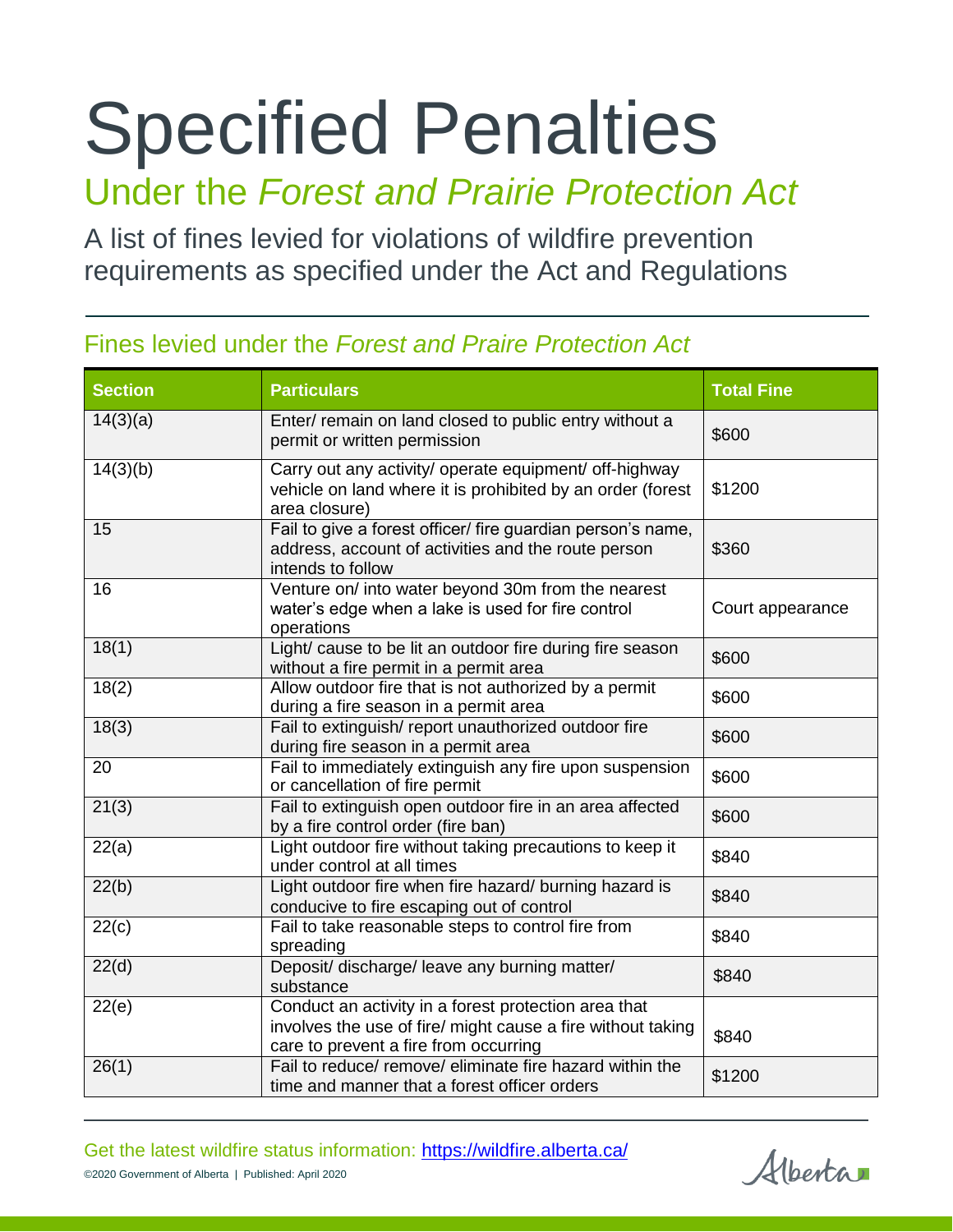| <b>Section</b> | <b>Particulars</b>                                                                                                              | <b>Total Fine</b> |
|----------------|---------------------------------------------------------------------------------------------------------------------------------|-------------------|
| 26.1           | Operate equipment/ machinery/ vehicle/ aircraft/ vessel<br>in a manner that interferes with fire control operations             | Court appearance  |
| 26.2           | Carry out an activity/ operate equipment/ off-highway<br>vehicle contrarily to forest officer's order                           | \$840             |
| 31.3(2)        | Fail to stop vehicle/ rolling stock/ aircraft/ vessel when<br>required by forest officer                                        | \$840             |
| 32(2.2)        | Enter an area/ premises cordoned off/ secured for the<br>purposes of investigation                                              | \$1200            |
| 35             | Use/ damage/ destroy/ remove any sign/ tool/<br>equipment/ material/ structure left/ situated/ erected<br>without authorization | \$600             |
| 36             | Provide false/ misleading information                                                                                           | \$1200            |

#### Fines levied under the Forest and Prairie Protection Regulation (*Forest and Praire Protection Act*)

| <b>Section</b> | <b>Particulars</b>                                                                                           | <b>Total Fine</b> |
|----------------|--------------------------------------------------------------------------------------------------------------|-------------------|
| 3(a)           | Fire permit holder fail to keep fire under control at all<br>times                                           | \$840             |
| 3(b)           | Fail to ensure responsible person is in attendance at<br>the site of fire to supervise it until extinguished | \$600             |
| 3(c)           | Fail to keep fire permit at the site of fire                                                                 | \$360             |
| 3(d)           | Fail to show permit to officer/ fire guardian on request                                                     | \$360             |
| 3(e)           | Fire permit holder fail to extinguish fire as specified                                                      | \$840             |
| 4(2)           | Fail to show written permission/ permit to enter land<br>closed to public entry to forest officer on request | \$600             |
| 6              | Fail to light outdoor fire for cooking or warming as<br>specified                                            | \$600             |
| $\overline{7}$ | Discard refuse that could create fire hazard on public<br>land                                               | \$360             |
| 8(2)(a)        | Discharge firearm using tracer ammunition in FPA<br>without permission of forest officer                     | \$600             |
| 8(2)(b)        | Discharge firearm using incendiary ammunition in FPA<br>without permission of forest officer                 | \$600             |
| 8(2)(c)        | Discharge/ ignite fireworks in FPA without permission of<br>forest officer                                   | \$600             |
| 8(2)(d)        | Shoot/ ignite/ detonate exploding target in FPA without<br>permission of forest officer                      | \$600             |

Alberta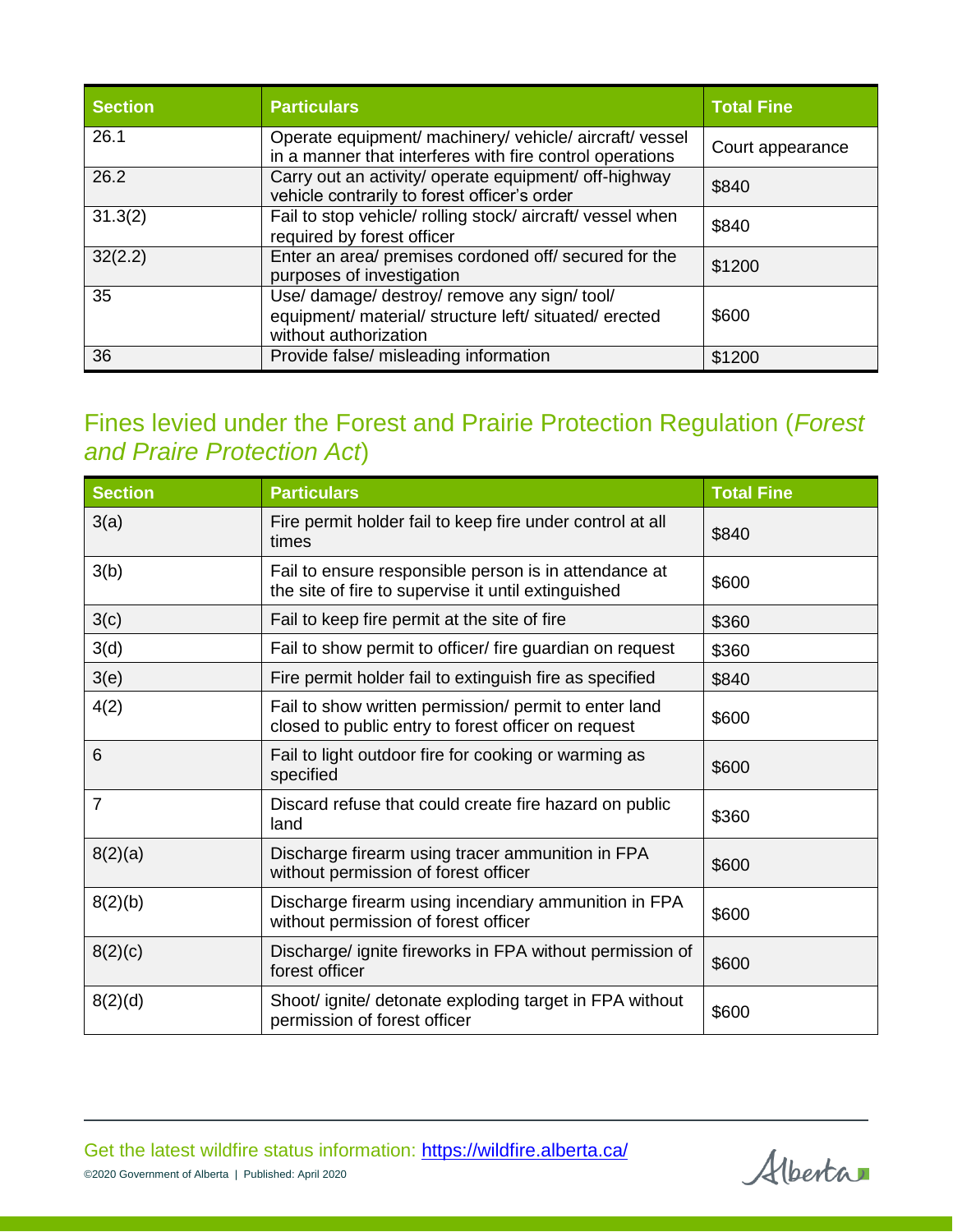| <b>Section</b> | <b>Particulars</b>                                                                                                                                     | <b>Total Fine</b> |
|----------------|--------------------------------------------------------------------------------------------------------------------------------------------------------|-------------------|
| 8(2)(e)        | Handle/ store fireworks/ exploding targets in a manner<br>that may cause them to be discharged/ ignited in FPA<br>without permission of forest officer | \$600             |
| 8(3)           | Fail to extinguish all burning residue from firearm/<br>fireworks/exploding targets                                                                    | \$600             |
| 9(1)           | Ignite flare device/ handle/ store flare device in a<br>manner that may cause it to ignite on public land                                              | \$1200            |
| 9(3)           | Fail to immediately extinguish all burning residue from<br>flare device                                                                                | \$1200            |
| 10(1)          | Operate engine in FPA without a device for arresting<br>sparks/ muffler in working order                                                               | \$600             |
| 10(2)          | Allow a running/ hot engine to come into contact with<br>combustible material                                                                          | \$600             |

#### Fines levied under the Forest and Prairie Protection (Ministerial) Regulation (*Forest and Prairie Protection Act*)

.

| <b>Section</b> | <b>Particulars</b>                                                                                                                                                               | <b>Total Fine</b> |
|----------------|----------------------------------------------------------------------------------------------------------------------------------------------------------------------------------|-------------------|
| 2(1)           | Fail to dispose of debris as required for land cleared for<br>new construction                                                                                                   | \$600             |
| 2(2)           | Fail to dispose of debris within 12 months of clearing<br>land                                                                                                                   | \$600             |
| 3              | Fail to conduct burning operation as specified                                                                                                                                   | \$600             |
| 4              | Fail to have sufficient equipment and people/ supply<br>additional equipment and people if required by forest<br>officer during burning operation                                | \$600             |
| 5              | Fail to keep fire under control during burning operation                                                                                                                         | \$840             |
| 6(1)           | Timber disposition holder fail to reduce harvesting<br>operation fire hazard to safe level and keep area within<br>5m of perimeter clear                                         | \$600             |
| 6(2)           | Timber disposition holder fail to reduce harvesting<br>operation fire hazard to safe level and keep perimeter<br>clear within 12 months after completing harvesting<br>operation | \$600             |
| 8              | Fail to burn vegetation/ debris from land clearing/<br>agricultural activities as specified                                                                                      | \$600             |
| 10(a)          | Person employed to firefight leave fire site before fire<br>extinguished/ before relieved from duty                                                                              | \$600             |
| 10(b)          | Person employed to firefight impede/obstruct/hinder<br>efforts to other persons extinguishing/ controlling fire                                                                  | Court appearance  |

Alberta